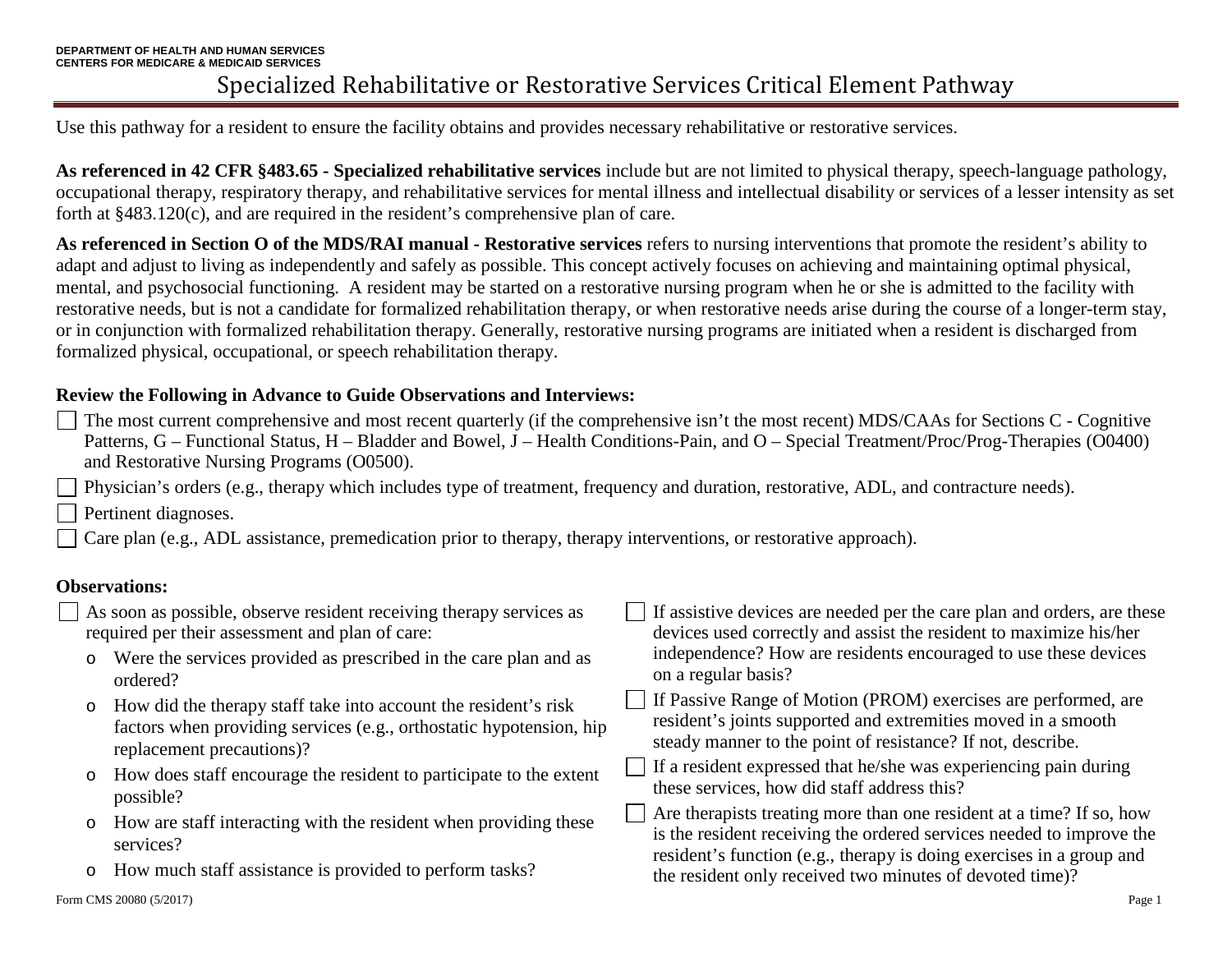# Specialized Rehabilitative or Restorative Services Critical Element Pathway

#### **Resident, Resident Representative, or Family Interview:**  How and by whom were you informed regarding the therapy services Do you feel these services are helping you to improve? If not, why? you need? Do you experience pain during therapy services? If so, what does What services are your receiving and do you understand why you are staff do to help you relieve your pain and is this effective? receiving these services?  $\Box$  If staff provided you with assistive devices (e.g., reacher, mobility With who and how did staff discuss your treatment plan and goals devices, communication devices, special eating utensils): with you and were you allowed to provide input or changes to this o Did someone show you how to use the device? If so, who? plan and the goals? o Do you use it? If not, why not?  $\Box$  If you refused any of these services, did someone speak with you Do you have these devices when you need them? If not, why about the consequences of not receiving these services? If so, who not? spoke with you? o Does staff encourage you to use the device? How often and for how long do you receive these services and do you feel you have enough time during therapy to assist you in achieving your goals? **Staff Interviews (Nursing Aides, Nurse, Therapy, DON):** What are the current goals and interventions for the resident? Does the resident ever refuse therapy or restorative services? If so, why and how is this handled? How were the interventions determined to ensure they were suitable for the resident's needs? How do you assess if the resident's ability is maintained, improving, or getting worse? How was the resident/representative involved in decisions regarding their goals, interventions, and treatments? If a resident is declining, when did this decline begin? What might have caused this decline? To whom and when was this decline How and by whom were you trained on the resident's therapy or reported and did the treatment plan change? restorative program needs? Were there any therapy or restorative interventions in place before How and by whom are therapy and nursing staff supervised and the decline developed? If so, what were these interventions and why monitored to ensure they are implementing care planned did they not prove to be effective? interventions? Does the resident use any assistive devices? If so, what are these How much assistance from staff does the resident need with their devices and why are they used? How is the resident educated and therapy or restorative services? encouraged to use these devices? How do you promote and encourage the resident's participation in If care plan concerns are noted, interview staff responsible for care these services?  $\Box$ planning as to the rationale for the current care plan. How often and how is the resident assessed (e.g., quarterly therapy Ask about identified concerns.screen) for a change in function and where is it documented? Does the resident have pain or shortness of breath? If so, who do you report it to and how is it being treated?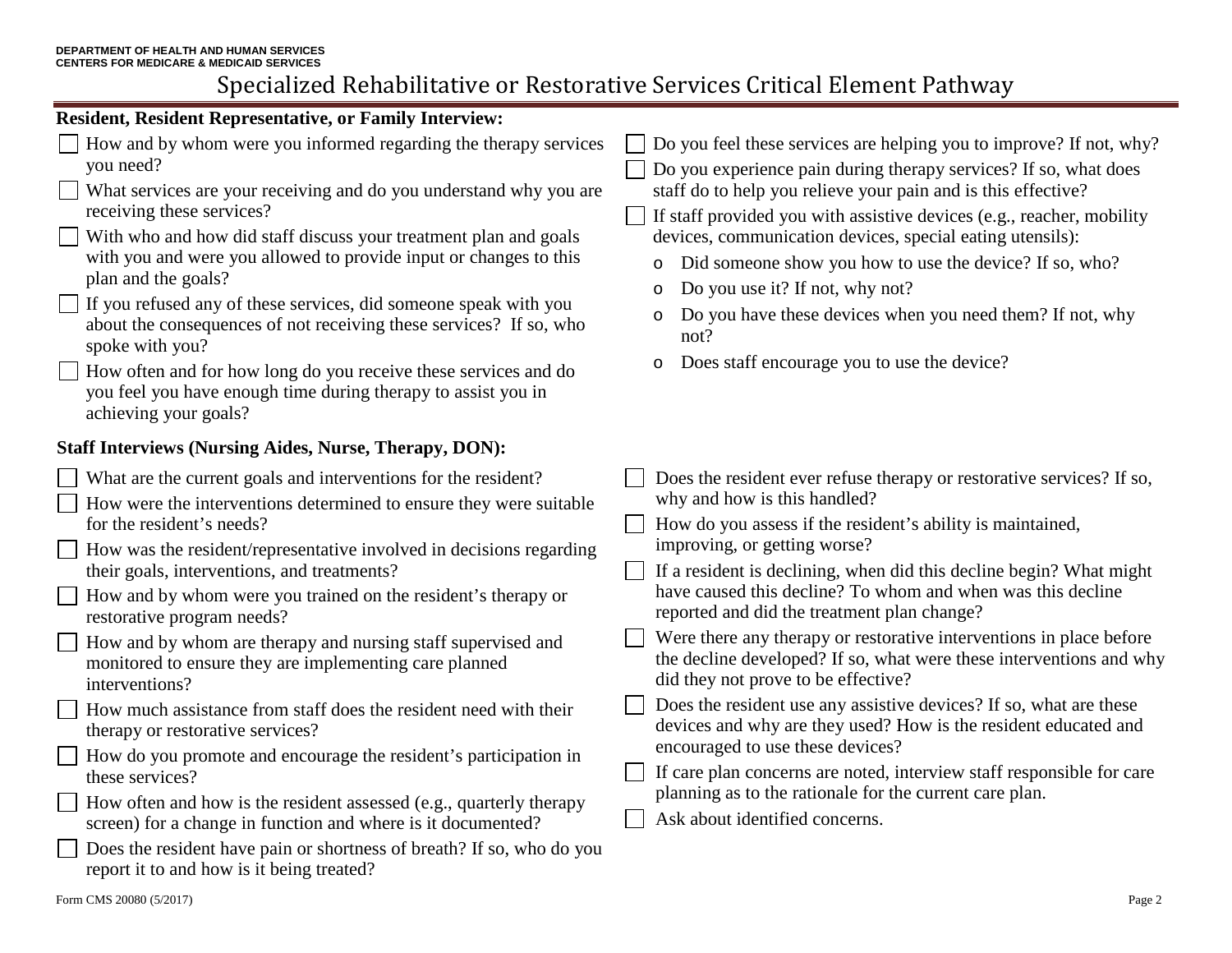## Specialized Rehabilitative or Restorative Services Critical Element Pathway

### **Record Review:**

| How did facility staff assess the resident's therapy and restorative<br>status and needs?                                                                                                                                                                     | Was there a "significant change" in the resident's condition (i.e., will<br>not resolve itself without intervention by staff or by implementing                                                                                       |
|---------------------------------------------------------------------------------------------------------------------------------------------------------------------------------------------------------------------------------------------------------------|---------------------------------------------------------------------------------------------------------------------------------------------------------------------------------------------------------------------------------------|
| o Has the resident's progress including improvement or decline<br>been assessed and documented?                                                                                                                                                               | standard disease-related clinical interventions; impacts more than<br>one area of health; requires IDT review or revision of the care<br>plan)? If so, was a significant change comprehensive assessment<br>conducted within 14 days? |
| o Were the care plan and interventions revised to reflect any<br>changes needed?                                                                                                                                                                              |                                                                                                                                                                                                                                       |
| Were therapy or restorative services provided and implemented as<br>ordered?                                                                                                                                                                                  | Does your observation of therapy or restorative services match the<br>level of assistance described in the resident's plan of care and<br>clinical record? If not, describe.                                                          |
| Is the care plan comprehensive? Does it address identified needs,<br>measureable goals, resident involvement, treatment preferences, and<br>choices? Is the most recent hospice care plan included? Has the care<br>plan been revised to reflect any changes? | Were changes in the resident's status or other risks correctly<br>identified and communicated with the resident, staff, and the<br>attending practitioner?                                                                            |

#### **Critical Element Decisions:**

1. Based on observations, interviews, and record review, did the facility provide or obtain the required specialized rehabilitative services? If No, cite F825

NA, the resident does not require specialized rehabilitation services.

- 2. Based on observations, interviews, and record review, did the facility provide the appropriate treatment and services as outlined in the resident's plan of care to maintain, restore or improve the functional ability for the resident? If No, cite F676 NA, the resident does not have a potential to maintain or improve ADL functioning.
- 3. For newly admitted residents and if applicable based on the concern under investigation, did the facility develop and implement a baseline care plan within 48 hours of admission that included the minimum healthcare information necessary to properly care for the immediate needs of the resident? Did the resident and resident representative receive a written summary of the baseline care plan that he/she was able to understand? If No, cite F655

NA, the resident did not have an admission since the previous survey OR the care or service was not necessary to be included in a baseline care plan.